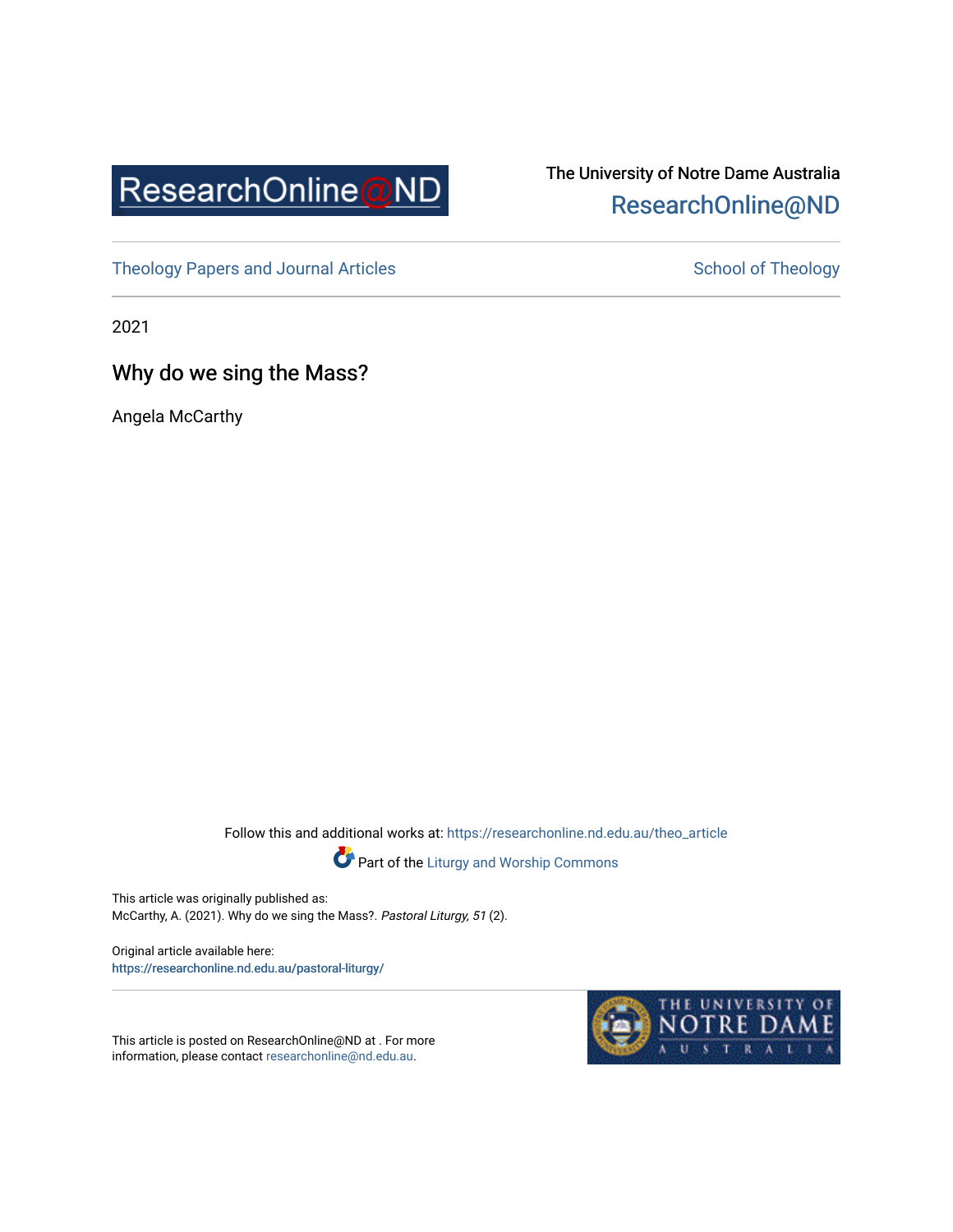This is the author's version of the following article, as accepted for publication.

McCarthy, A. (2021). Why do we sing the Mass? *Pastoral Liturgy*, *51*(2).

This article was published in the *Pastoral Liturgy*, (Lent, the Triduum and Eastertide plus Trinity and Corpus Christi Sundays),2021.

Permission granted by the *Pastoral Liturgy* for use in ResearchOnline@ND.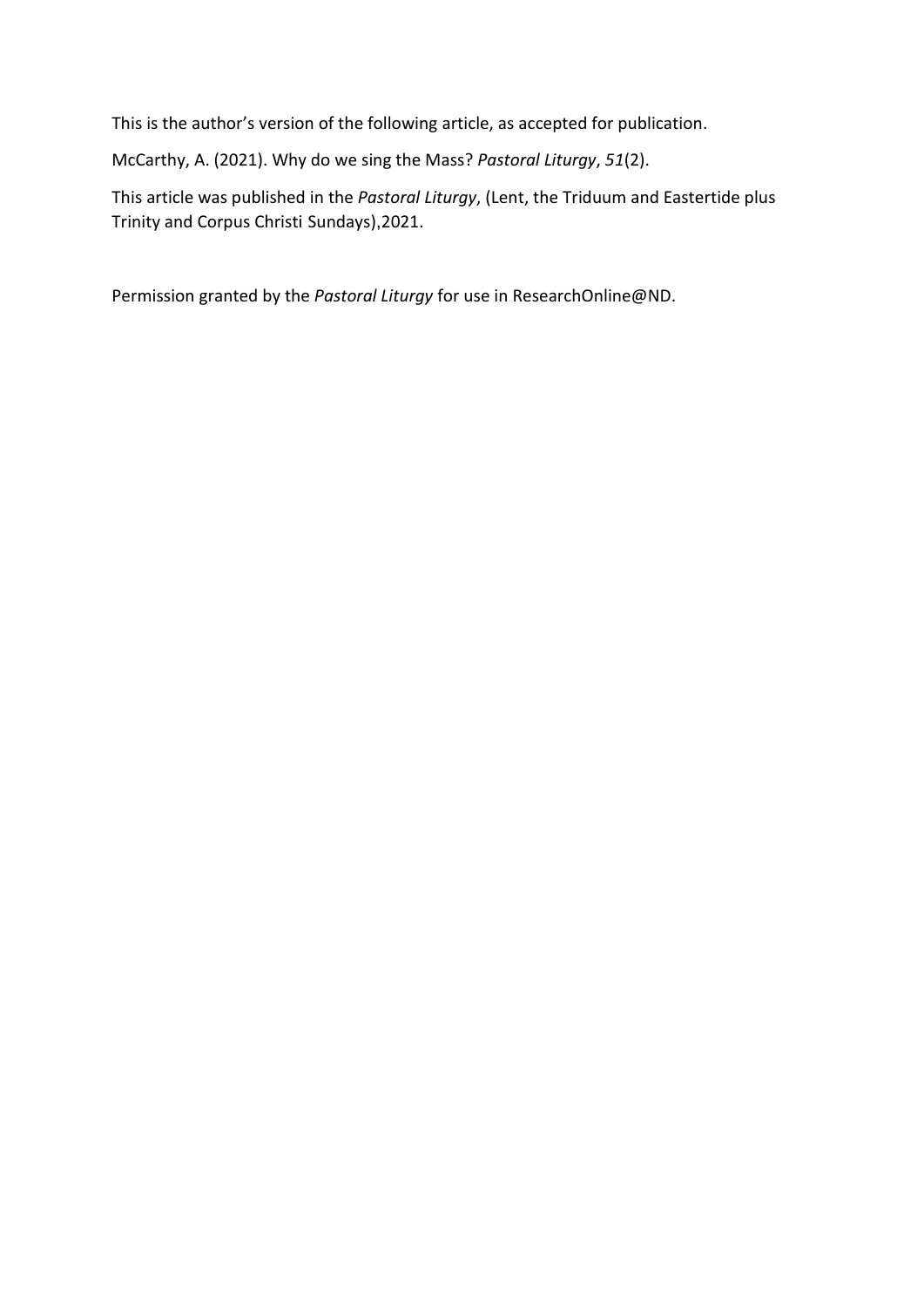#### **Why do we sing the Mass?**

## **Angela McCarthy**

An important reason for singing is because Jesus did! As Matthew's gospel tells us, 'When they had sung the hymn, they went out to the Mount of Olives' (26:30 NRSV). In his Jewish tradition much of their prayer was sung. Singing was evident in the early Church as we hear in Ephesians 5:19 and Colossians 3:16; the gathered faithful are exhorted to sing psalms, hymns and spiritual songs. This was in direct contrast to the Greco-Roman banquet behaviour which engaged in musical sobriety and careful social and gender role delineation. <sup>1</sup> Acts 16:23-25 speaks of Paul and Silas who were beaten and fastened by their feet in stocks yet singing while the other prisoners listened. In 1 Corinthians 14:26 there are instructions by Paul about what the faithful were to do when they gathered, and the first action is to sing a hymn. Paul also talks about fragments of the hymns that they sang, for example the beautiful hymn in Philippians 2:6-11 about Christ emptying himself; becoming obedient to the point of death on a cross. Psalms were also part of the sung practice following the Jewish tradition from which Christianity initially emerged.

… it seems likely that some forms of psalm singing already practiced in Judaism were known to Christians across the early centuries and that musical development in both traditions may have been spurred by interaction, as well as by initial Christian borrowing.<sup>2</sup>

Over the history of the Catholic liturgy there have been times when the congregation has been encouraged to sing and times when it has been left in the hands of a professional schola. With the legalisation of Christianity under Constantine 'the building of churches virtually exploded in the course of the fourth century'<sup>3</sup> with the music being left to the sacred ministers.<sup>4</sup> The development of scholas in Rome by the end of the seventh century resulted in 'the responsorial singing of the congregation at the eucharist' being 'largely replaced by choral singing.' <sup>5</sup> While there was variation throughout Christendom, there has still been a struggle to include the voice of the laity. Since the Second Vatican Council there has been strong encouragement for all participants to sing and it is an issue with which some congregations still struggle because it is rooted in culture.

In this era of COVID-19 and, for the Catholic Church in Australia, the Plenary Council 2020, the Church has been given an opportunity to look at things in a new light, to look at the ways in which liturgies can become more participatory and communal. One of the six themes of the Plenary Council is about discerning how the Church can become more prayerful and Eucharistic.<sup>6</sup> This involves the many different cultures that have been incorporated into the Church through migration and refugee needs. The Australian Church is now very diverse culturally, and therefore musically, and so any consideration around full, conscious and active participation in the liturgy<sup>7</sup> will need a holistic approach and a deep awareness of the role of the Holy Spirit in this era of change. The process so far has found that there are four areas that were 'discerned as major challenges for becoming a Christcentred Church in Australia that is prayerful and Eucharistic: community, participation, formation and

<sup>1</sup> Andrew B. McGowan, *Ancient Christian Worship: Early Church Practices in Social, Historical, and Theological Perspective* (Grand Rapids, Michigan: BakerAcademic, 2014), 113.

<sup>2</sup> McGowan, *Ancient Christian Worship*, 115.

<sup>3</sup> John F. Baldovin, "The Empire Baptized," in *The Oxford History of Christian Worship*, ed. Geoffrey

Wainwright and Karen B Westerfield Tucker (Oxford: Oxford University Press, 2006), 78.

<sup>4</sup> Baldovin, "The Empire Baptized," 80.

<sup>5</sup> William T. Flynn, "Liturgical Music," in *The Oxford History of Christian Worship*, ed. Geoffrey Wainwright and Karen B. Westerfield Tucker (Oxford: Oxford University Press, 2006), 771.

<sup>6</sup> Plenary Council 2020, *How is God Calling us to be a Christ-Centred Church in Australia that is Prayerful and Eucharistic?* (North Sydney: Plenary Council 2020, 2020),

https://plenarycouncil.catholic.org.au/themes/prayerful/.

<sup>7</sup> Second Vatican Council, "Sacrosanctum Concilium," (1963).

http://www.vatican.va/archive/hist\_councils/ii\_vatican\_council/documents/vat-

ii\_const\_19631204\_sacrosanctum-concilium\_en.html.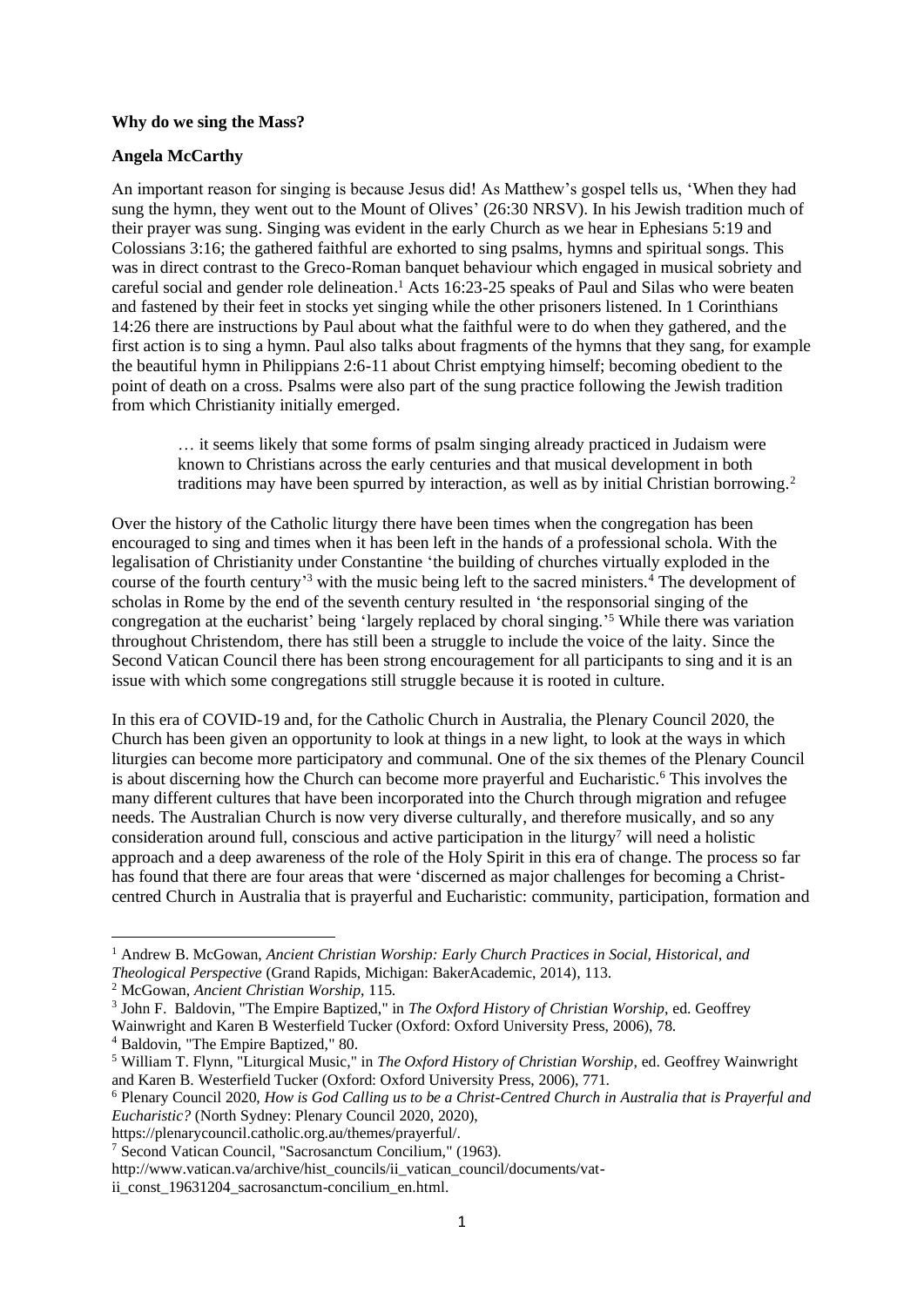mission.' <sup>8</sup> This article speaks clearly about these four areas as music helps to form community, increases participation, forms the community in belief and action, and sends them into the world.

In our contemporary world, the biblical roots of our liturgical practice are emphasised in the *Constitution on the Sacred Liturgy*<sup>9</sup> where it explains how Christ is truly present in the celebration of the Mass:

He is present in the sacrifice of the Mass, not only in the person of His minister, 'the same now offering, through the ministry of priests, who formerly offered himself on the cross', but especially under the Eucharistic species. … He is present in His word, since it is He Himself who speaks when the holy scriptures are read in the Church. He is present, lastly, when the Church prays and sings, for He promised: 'Where two or three are gathered together in my name, there am I in the midst of them' (Matt. 18:20).<sup>10</sup>

The human voice is a gift from God and Christ is present in the Church when it prays and sings!

#### **A perspective from science**

There are other reasons for singing together too. Science demonstrates that music activates much more of the brain than talking. This can be seen in people who have dementia. They lose their ability to speak and form sentences, but they can still sing songs and remember the words and be stimulated to respond through sung communications.<sup>11</sup> Science also gives ample evidence of the value of singing in a group; it stimulates the feel-good hormones and helps people become a unified group.

A study of 84 members of a university college choir in England identified six dimensions of benefits associated with singing: benefits for well being and relaxation, breathing and posture; social benefits; spiritual benefits; emotional benefits; and benefits for heart and immune system. 12

Becoming a unified group has been shown to have biopsychosocial benefits related to singing. Gick reviewed 48 studies that show that group singing increases health and immune system benefits and increases positive thoughts about self and community.<sup>13</sup> Other research found that singing may improve health and well-being psychologically by encouraging positivity. 'The elevated positive affect and hedonic feelings associated with group singing may lead to perception of greater wellbeing, which may also be tied into better mental health.<sup>'14</sup> The researchers found that 'one consistently reported consequence of singing is that choirs and singing groups develop a strong sense of belonging and encourage greater involvement in the community'.<sup>15</sup>

<sup>8</sup> Plenary Council 2020, *How is God Calling us to be a Christ-Centred Church in Australia that is Prayerful and Eucharistic?*, 11.

<sup>9</sup> Second Vatican Council, "Sacrosanctum Concilium: Constitution on the Sacred Liturgy," in *The Documents of Vatican II*, ed. Walter M. Abbott (London: Geoffrey Chapman, 1963).

<sup>10</sup> Second Vatican Council, "Sacrosanctum Concilium," para. 7.

<sup>&</sup>lt;sup>11</sup> Lena Marmstål Hammar et al., "Communicating through caregiver singing during morning care situations in dementia care," *Scandinavian Journal of Caring Sciences* 25, no. 1 (2010): 161, https://doi.org/10.1111/j.1471- 6712.2010.00806.x.

<sup>&</sup>lt;sup>12</sup> Genevieve A. Dingle et al., "To be heard': The social and mental health benefits of choir singing for disadvantaged adults," *Psychology of Music* 41, no. 4 (2012): 406, https://doi.org/DOI: 10.1177/0305735611430081.

<sup>13</sup> Mary L. Gick, "Singing, Health and Well-Being: A Health Psychologist's review," *Psychomusicology: Music, Mind & Brain* 21, no. 1 & 2 (2011), https://doi.org/10.1037h0094011.

<sup>&</sup>lt;sup>14</sup> Eiluned Pearce et al., "Is Group Singing Special? Health, Well-Being and Social Bonds in Community-Based Adult Education Classes," *Journal of Community & Applied Social Psychology* 26 (2016): 519, https://doi.org/10.1002/casp.2278.

<sup>&</sup>lt;sup>15</sup> Pearce et al., "Is Group Singing Special?," 520.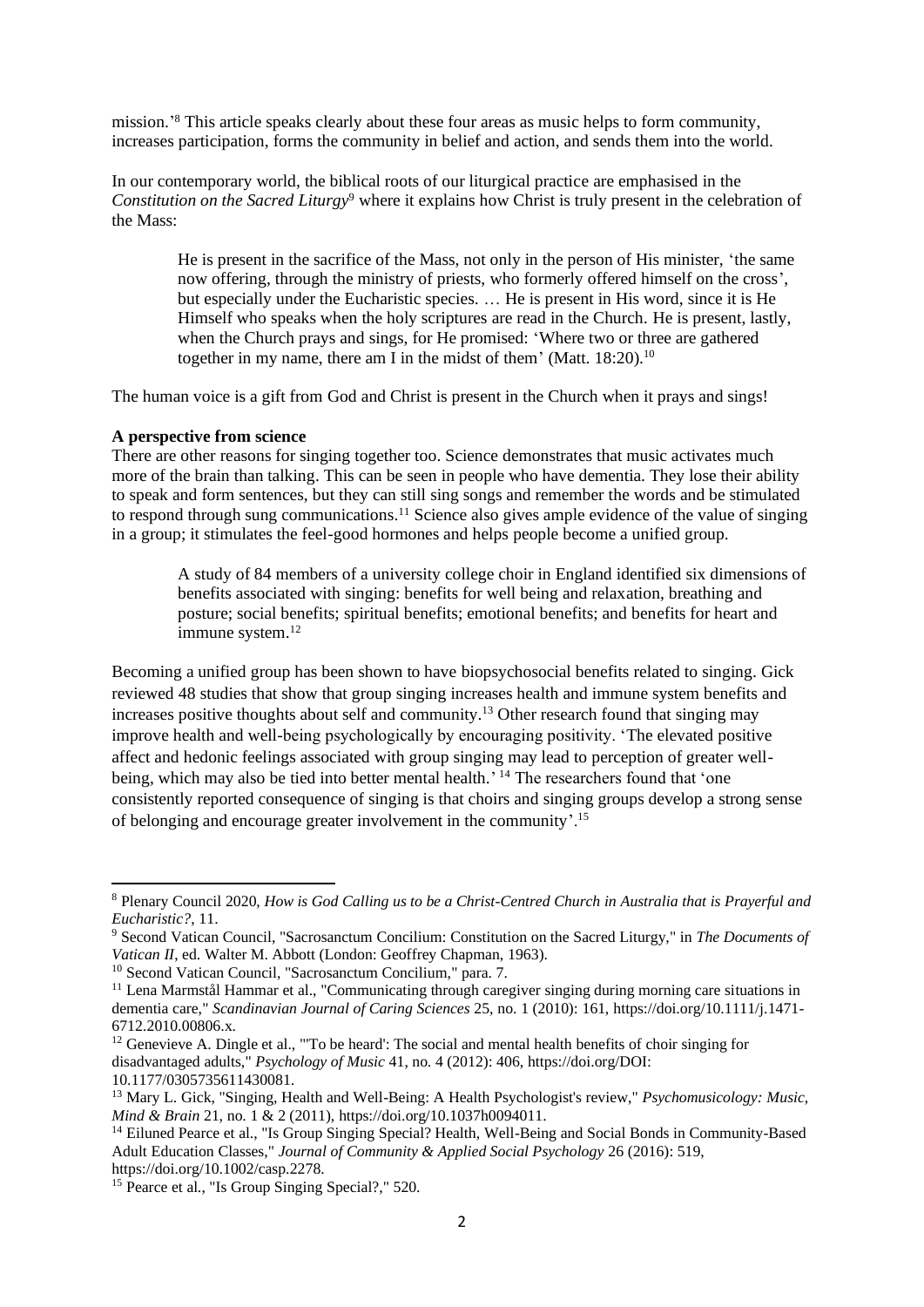Another piece of research explored how singing could help young people with cystic fibrosis (CF), a disease of the lungs that can cause early death.<sup>16</sup> The research demonstrated that singing had a positive effect on people suffering CF and that while the particular exercise of singing is therapeutic for their lungs, the psychosocial effects were also beneficial. The above studies indicate that singing has health benefits for a wide range of people and as people of faith sing together in praise of God that has faith benefits as well.

Daniel Levitin, in his book *This is Your Brain on Music*, gives a fascinating understanding of what happens to the brain when engaged with music. He says that 'music activity involves nearly every region of the brain that we know about, and nearly every neural subsystem'. <sup>17</sup> Even the smallest amount of music tuition as a child will develop neural pathways that assist the development of the brain and help to remember pitch. The Directory for Masses with Children, in the same understanding of the child's affinity and need for music, emphasises the need for music in every liturgy involving children.

Singing must be given great importance in all celebrations, but it is to be especially encouraged in every way for Masses celebrated with children, in view of their special affinity for music. The culture of various peoples and the capabilities of the children present should be taken into account. If possible, the acclamations should be sung by the children rather than recited, especially the acclamations that form part of the Eucharistic prayer.<sup>18</sup>

Levitin explores the ancient nature of music and found that 'musical instruments are among the oldest human made artifacts we have found… Music predates agriculture in the history of our species. We can say, conservatively, that there is no tangible evidence that language preceded music' and that music and dance are inseparable. <sup>19</sup> Consider the nature of the lullaby and the mother-child focus. The mother knows that her child needs to settle and to sleep and so she reproduces sounds that echo the inutero experience – soft, muted, replicating the regular and constant rhythm of the heart. The baby, comforted by these sounds, settles to sleep. Levitin considers how music and art have only become spectator activities in the last few centuries and the ties between music and movement have only been minimized in the last hundred years.<sup>20</sup> This minimization has effected our liturgical experience.

Has the reduction of music and movement in liturgy had an effect on the capacity of the People of God to engage in music? Movement, such as processions within the liturgy and within public life, are best accompanied by music because that is the natural combination for the human person. It would be difficult to imagine a bride and groom processing from the marriage liturgy without music. African cultures illustrate this very well with their combination of dynamic movement and music. In the Western tradition of singing hymnody, the preferred practice is to stand still; in chanting dialogues with the presider, people stand still. Music is an embodied act and forcing children to stand still is counter intuitive to their natural engagement in music and could be an underlying reason for the difficulty some adults have with singing in liturgy.

Previous centuries have witnessed the diminishment of the congregation's participation in the musical experience by leaving it to experts and this is the experience certainly within the Catholic Church. The Protestant traditions did the reverse, they created music/hymnody that was integral to the nature of their communal worship. Removing the Roman/Latin emphasis on ritual that Calvin considered to be

<sup>&</sup>lt;sup>16</sup> J. Yoon Irons, Kathy Kuipers, and Peter Petocz, "Exploring the Health Benefits of Singing for Young People with Cystic Fibrosis," *International Journal of Therapy and Rehabilitation* 20, no. 3 (2013): 144.

<sup>1717</sup> Daniel Levitin, *This is Your Brain on Music: Understanding a Human Obsession* (London: Atlantic Books, 2006), 85-86.

<sup>18</sup> Congregation for Divine Worship, "Directory for Masses with Children," (1973): 30.

http://www.catholicliturgy.com/index.cfm/FuseAction/DocumentContents/Index/2/SubIndex/11/DocumentInde x/477.

<sup>19</sup> Levitin, *This is Your Brain on Music*, 256.

<sup>20</sup> Levitin, *This is Your Brain on Music*, 257.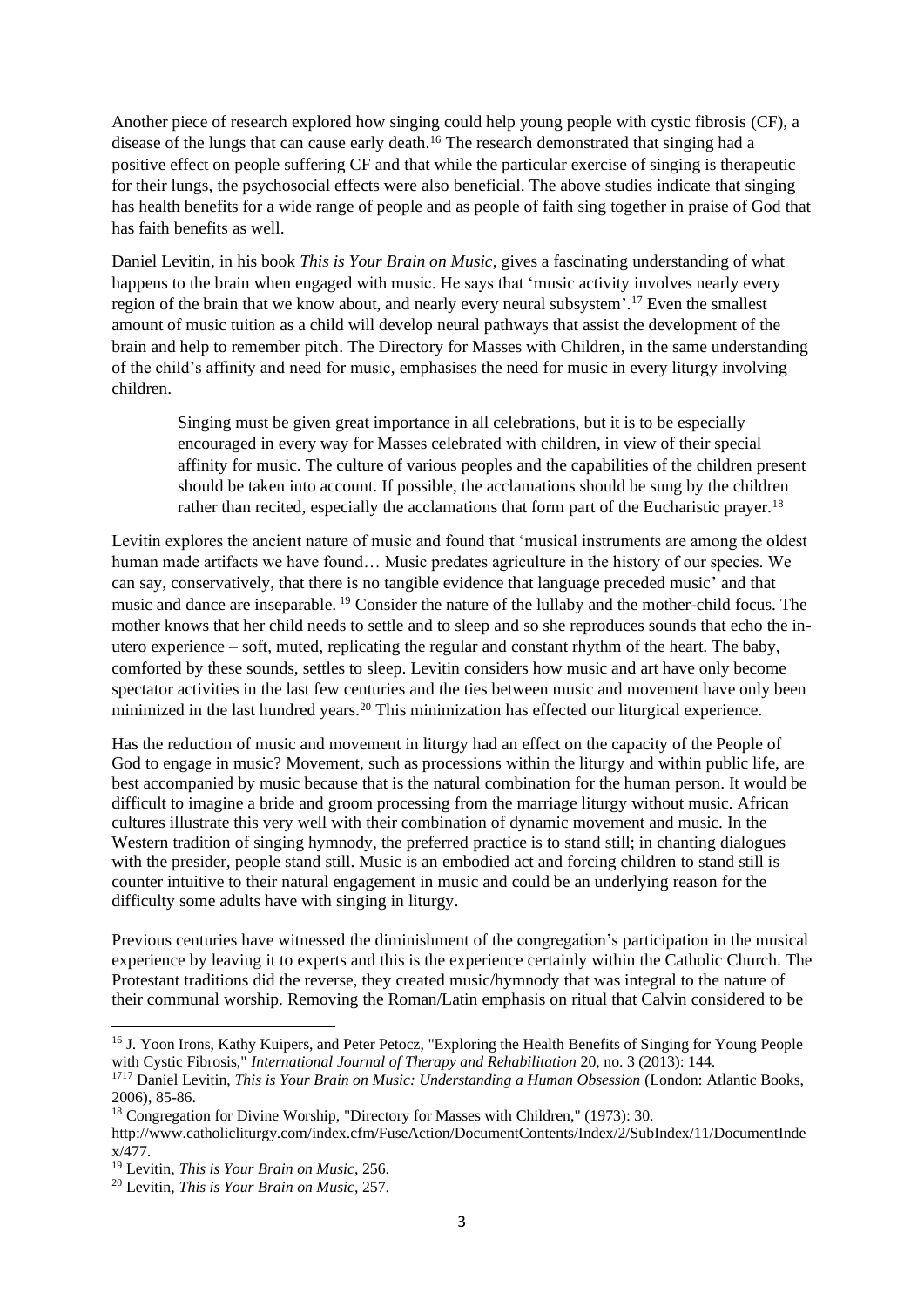'idolatrous'<sup>21</sup> allowed liturgical and musical reform and for the celebration to be in the vernacular. The 'liturgical practice of the whole congregation singing together instilled a sense of praise and a harmony of purpose'.<sup>22</sup>

Jonathan Arnold, in his book *Sacred Music in Secular Society*, <sup>23</sup> examines the demand and effect of sacred music in the concert hall. He found that people who go to concerts of sacred music, in the most part from the Classical period, seek a transcendent experience. He says that 'music is not just an art form that imparts pleasure' but that, at its most profound can lead to an understanding of a greater truth to the world, beyond the material, which enhances the reality of existence and leads to a greater sense of what it means to be a human being.<sup>24</sup> This is the action of music in liturgy too but for Western society with the increase in secularism, the experience of the sacred is also sought outside the Church because the institutional experience is perhaps not fulfilling the need.

## **Why don't we sing?**

Over the centuries, as mentioned previously, there have been times when the voice of the faithful was subordinated and only professionals allowed to sing. The voice of the people did remain in some areas until the twelfth century but 'it is also clear that after the High Middle Ages there was only the most rudimentary role for the lay congregations'.<sup>25</sup> This does not necessarily mean that the laity were disaffected, but rather the musical practice of the Church changed to more elaborate musical offerings as 'an anticipation of heavenly worship that required a richly articulated symbolic representation'.<sup>26</sup> The emphasis was on the eschatological view, not the humble needs of the people before God in the present moment. The term 'High Mass' was about the voices being high in pitch, chants in a high tone so that the people could hear and understand. The 'old High Mass was meant to be a kind of medicine that invigorated people, reminded them of their uniqueness, and sent them refreshed but determined into a hostile world'.<sup>27</sup>

It is not hard to understand therefore why our liturgical communities still struggle to sing and still feel inadequate? Many people in our Australian culture had music lessons as a child but for most, that education did not continue beyond the basic level. As Levitin explains: 'The chasm between musical experts and everyday musicians that has grown so wide in our culture [it] makes people feel discouraged, and for some reason this is uniquely so with music.' <sup>28</sup> When people open their mouths to sing they do not sound like the perfect recordings of music that they listen to every day and so their confidence to sing completely dries up.

## **Why we should sing**

In the  $20<sup>th</sup>$  Century however, various popes worked hard to restore the singing voice of the people beginning in 1910 with Pope Pius X leading to a great renewal through the Second Vatican Council under the leadership of Saint John XXIII and Pope Paul VI. A groundswell that is described as the Liturgical Movement had been in evidence for nearly a century, led by monastic developments. This modern liturgical movement was a reform process that began at a pastoral level. It was led by people who wanted to rediscover the meaning of the liturgy and of the Church.

<sup>21</sup> Flynn, "Liturgical Music," 780.

<sup>22</sup> Flynn, "Liturgical Music," 784.

<sup>23</sup> Jonathan Arnold, *Sacred Music in Secular Society* (Surrey: Ashgate, 2014).

<sup>24</sup> Arnold, *Sacred Music in Secular Society*, 111.

<sup>&</sup>lt;sup>25</sup> Flynn, "Liturgical Music," 772.

<sup>&</sup>lt;sup>26</sup> Flynn, "Liturgical Music," 773.

<sup>27</sup> Thomas Day, *Why Catholics Can't Sing: The Culture of Catholicism and the Triumph of Bad Taste* (New York: Crossroad, 1998), 40.

<sup>28</sup> Levitin, *This is Your Brain on Music*, 194.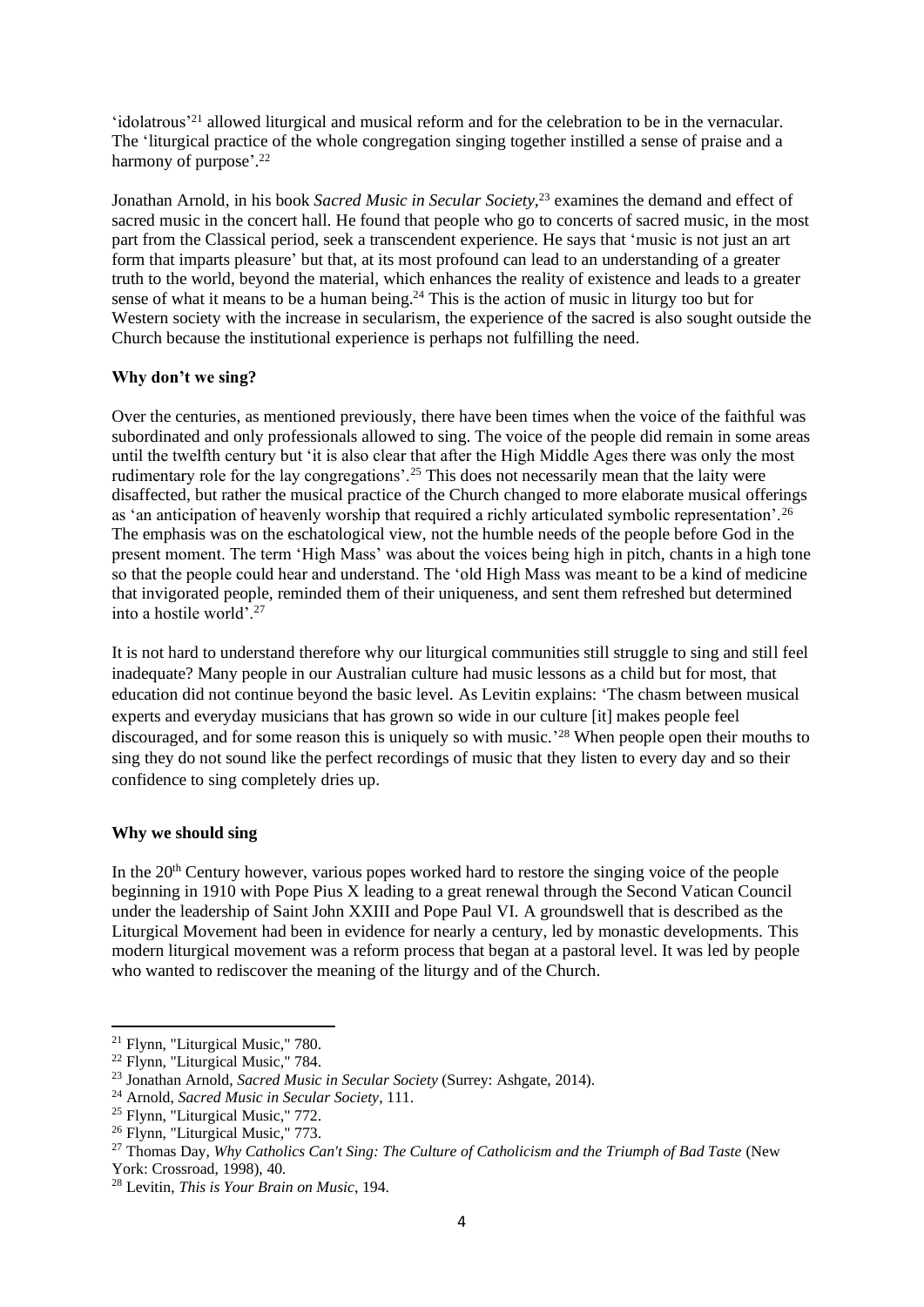The Liturgical Movement or renewal belongs at the level of pastoral action. Its proponents have no authority to introduce changes or to alter liturgical rules, even if their research and their initiatives lead them to desire eventual reforms and to prepare the Christian communities to accept them.<sup>29</sup>

Fortunately, in the twentieth century the Liturgical Movement and liturgical reform were contemporaneous and 'in the best cases, mutually supportive'.<sup>30</sup> The Second Vatican Council was able to formalise and energise the reforms needed in the liturgy and other aspects of Church life. Among the themes that emerged from the first stages of the Plenary Council 2020, it became clear that this trend will continue because further reform is called for so that the Church can flourish. 'When we are formed in the Gospel, God's people recognise Jesus in daily life. At prayer and when celebrating the Eucharist, families, schools and parish communities encounter the living God together.' 31

The way in which we celebrate the Mass is decided for us at the highest level of our Church structures. The document that is used the most is the General Instruction of the Roman Missal.<sup>32</sup> It says:

The Christian faithful who gather as one to await the Lord's coming are instructed by the Apostle Paul to sing together psalms, hymns, and spiritual songs *(cf. Col 3:16)*. Singing is the sign of the heart's joy *(cf. Acts 2:46)*. Thus, St Augustine says rightly, 'Singing is for one who loves.' There is also the ancient proverb: 'One who sings well prays twice'.<sup>33</sup>

Great importance should therefore be attached to the use of singing in the celebration of the Mass, with due consideration for the culture of the people and abilities of each liturgical assembly. … every care should be taken that singing by the ministers and the people not be absent in celebrations that occur on Sundays and on holy days of obligation.<sup>34</sup>

Maeve Heaney speaks of music as theology.<sup>35</sup> Theology is about seeking to understand, through faith, who God is and developing our relationship with God. Music is a way in which we embody our prayer as community and in the embodiment of our sung prayer we can experience God. Fine musicians can read a score in their heads but it only really makes sense if the music becomes sound, becomes embodied. That is how it has its impact. Music is theology because it is a 'means by which we can listen to and receive the Word of God'.<sup>36</sup>

The ancient motto, *lex orandi, lex credendi,* ties our prayer to belief and therefore our liturgy is not separate from our doctrine or our theology. This can be extended further to include the understanding that what we sing we not only believe, we remember it. Do you remember songs from when you were a child? Remember singing particular hymns? Do you remember last Sunday's homily? When we sing we repeat, but we also activate much more of the brain, and our whole selves and therefore our belief enters more deeply into our memory and therefore our being.

<sup>29</sup> André Haquin, "The Liturgical Movement and Catholic Ritual Revision," in *The Oxford History of Christian Worship*, ed. Geoffrey Wainwright and Karen B. Westerfield Tucker (Oxford: Oxford University Press, 2006), 696.

<sup>30</sup> Haquin, "The Liturgical Movement," 696.

<sup>31</sup> Plenary Council 2020, *How is God Calling us to be a Christ-Centred Church in Australia that is Prayerful and Eucharistic?*, 12.

<sup>&</sup>lt;sup>32</sup> Australian Catholic Bishops Conference, "The General Instruction of the Roman Missal," (2007). https://www.catholic.org.au/commission-documents/bishops-commission-for-liturgy-1/164-vatican-approvesgeneral-instruction-of-the-roman-missal-for-australia-1/file.

<sup>33</sup> Australian Catholic Bishops Conference, "GIRM," para 39.

<sup>34</sup> Second Vatican Council, "Sacrosanctum Concilium," 40.

<sup>35</sup> Maeve Louise Heaney, *Music as Theology* (Pickwick Publication, 2012).

<sup>36</sup> Heaney, *Music as Theology*, 134.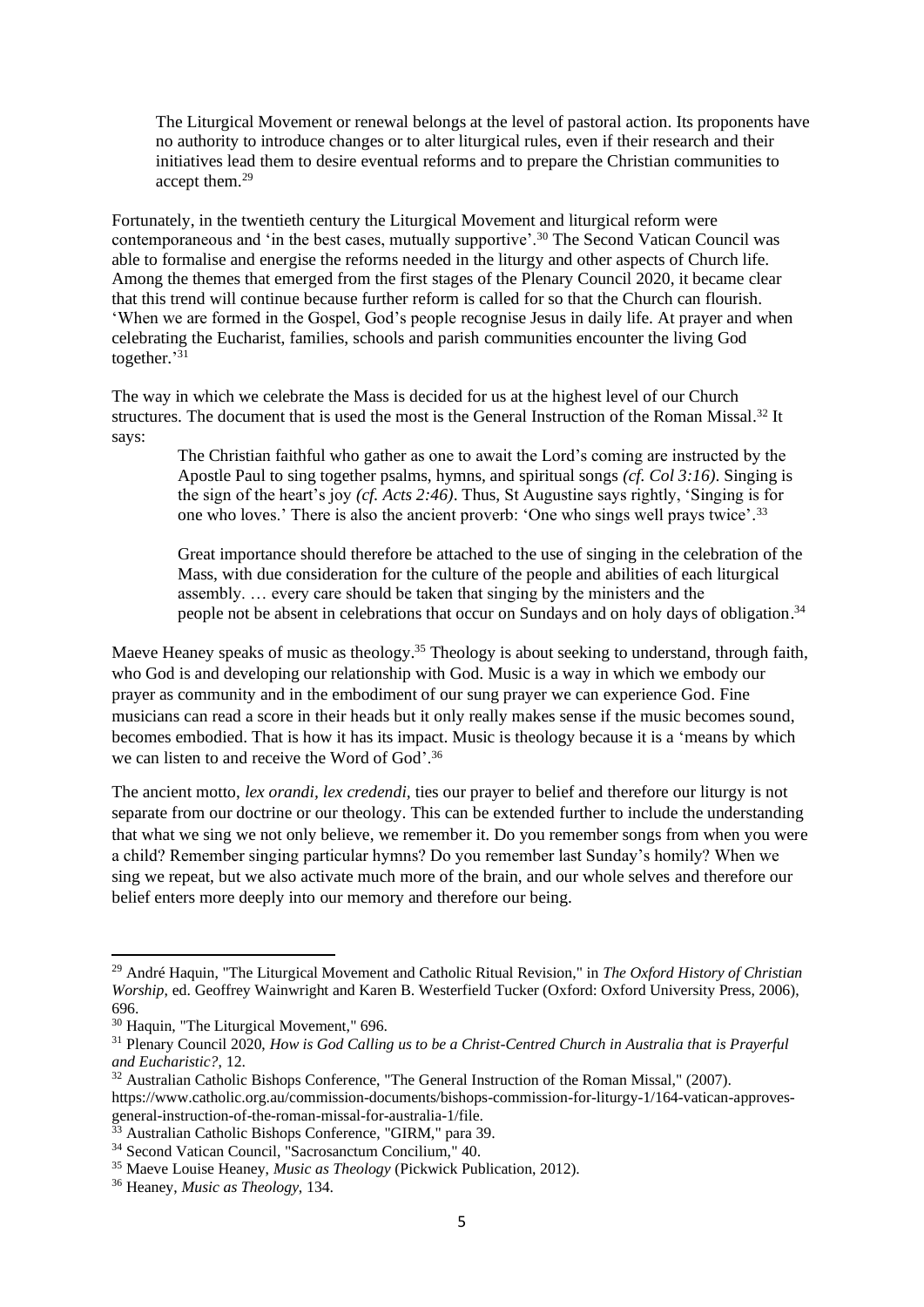#### **When do we sing at Mass?**

Musicam Sacram says: progressive solemnity means that 'between the solemn, fuller form of liturgical celebration, in which everything that demands singing is in fact sung, and the simplest form, in which singing is not used, there can be various degrees according to the greater or lesser place allotted to singing.' <sup>37</sup>At times this seems to be poorly understood. The more solemn the occasion for the liturgy, the more is required to be sung. The table below from Paul Mason clearly shows the various times within liturgy where singing is either required or appropriate. It becomes clear that the acclamations and dialogues are more important than the processional hymns for the beginning and end of Mass; the psalm and gospel acclamation should be sung in the Liturgy of the Word.

Liturgy as an action of the people calls us all to sing as is required by the *Constitution on the Sacred Liturgy:* 'The faithful should be led to that full, conscious and active participation in liturgical celebrations which is demanded by the very nature of the liturgy'.<sup>38</sup> This is further echoed in the document from the USA, *Sing to the Lord: '*Singing is one of the primary ways that the assembly of the faithful participates actively in the Liturgy'. <sup>39</sup>

## **What should we sing?**

Singing within a community as an enculturation into faith will build the capacity to sing confidently and remember the musical patterns. This points to two important issues within the establishment of a parish repertoire. There needs to be repetition of music over long periods of time and the development of music for the children of the parish must be carefully nurtured and intentional.

Science has discovered that the schema or familiar pattern of a piece of music is important for our acceptance of it, whether we like it or not. 'Music, or any art form for that matter, has to strike the right balance between simplicity and complexity in order for us to like it.… we find a piece too simple when we find it trivially predictable, similar to something we have experienced before, and without the slightest challenge.<sup>'40</sup> For young children, however, repetition is necessary as it provides a predictable way for them to respond, and the response together as they sing reinforces their capacity to contribute. It also develops the neural paths in their brains that gives them the tools for more complex responses as they mature.

Repetition remains invaluable for its capacity to transmit faith through the text that we can remember through the melody and the context in which it is learnt and experienced. During the liturgy we sing biblical texts in acclamations and dialogues which encapsulate theological truths of our faith. As Levitin explains:

The multiple reinforcing cues of a good song – rhythm, melody, contour – cause music to stick in our heads. That is the reason that many ancient myths, epics, and even the Old Testament were set to music in preparation for being passed down by oral tradition across the generations. As a tool for activation of specific thought, music is not as good as language. As a tool for arousing feelings and emotions, music is better than language. The

<sup>37</sup> Second Vatican Council, "Muisicam Sacram: Instruction on Music in the Liturgy," (5 March 1967). http://www.vatican.va/archive/hist\_councils/ii\_vatican\_council/documents/vat-ii\_instr\_19670305\_musicamsacram\_en.html.

<sup>38</sup> Second Vatican Council, "Sacrosanctum Concilium," 14.

<sup>&</sup>lt;sup>39</sup> United States Conference of Catholic Bishops, "Sing to the Lord: Music in Divine Worship," (November 14 2007): 26. https://www.yakimadiocese.org/pdf/SingToTheLord.pdf. STL is an excellent document that refines the directives for liturgical music very well.

<sup>40</sup> Levitin, *This is Your Brain on Music*, 235.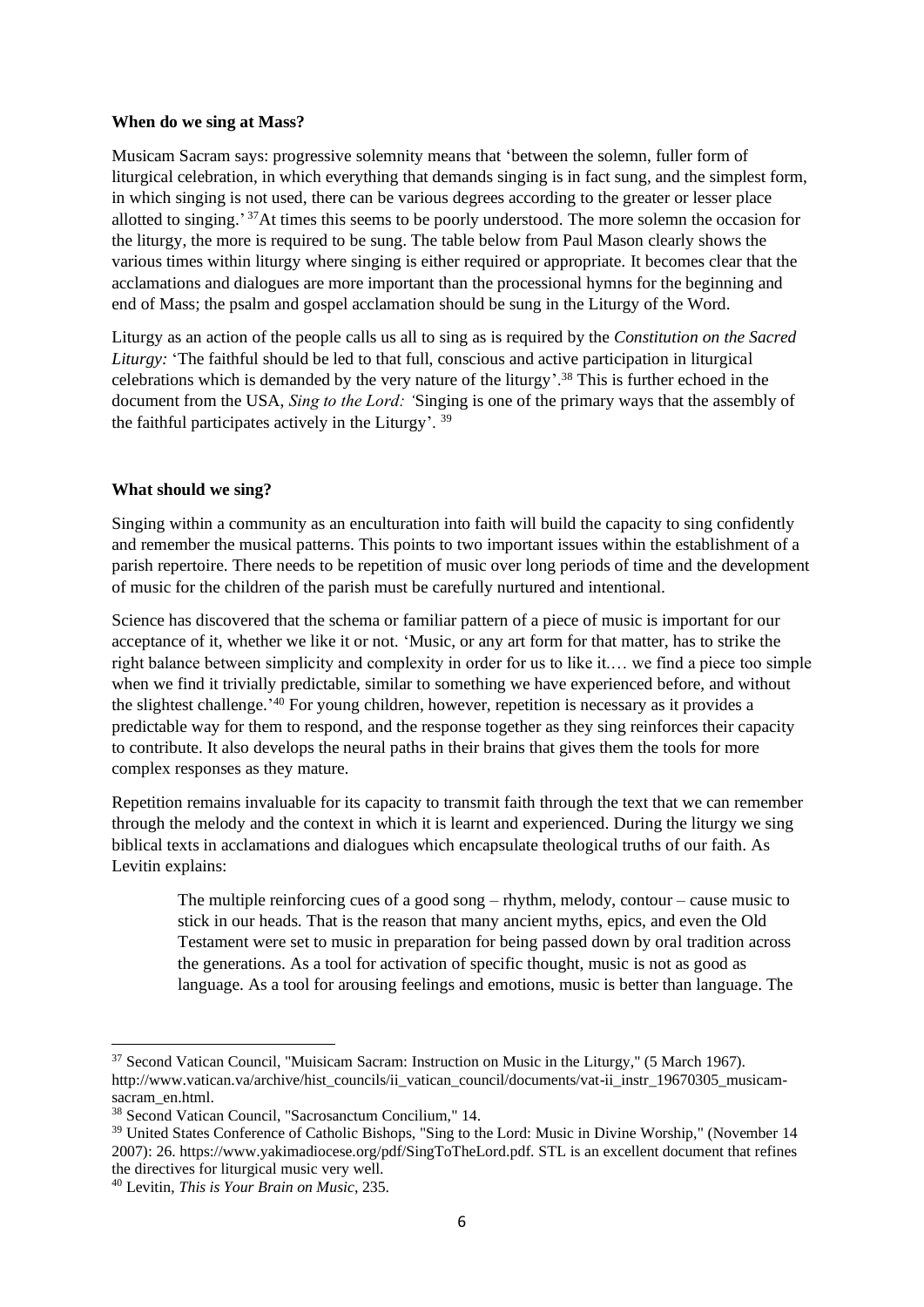combination of the two – as best exemplified in a love song – is the best courtship display of all. 41

It is clear that this applies to everyone, not only to trained musicians. 'Music that involves too many chord changes, or unfamiliar structure, can lead many listeners straight to the nearest exit, or to the 'skip' button on their music players. …At a neural level, we need to be able to find a few landmarks in order to invoke a cognitive schema.' <sup>42</sup> Liturgical music needs to have a level of complexity that satisfies the need for an attractive schema, but also sufficient predictability to ease the engagement with the music in specific cultural settings. Multicultural parishes in Australia therefore need a diversity of music to be attractive to diverse ethnic groups.

For clearly defined information on what we should sing much valuable material has been written over more than five decades since Vatican II. A recent work by Dr Paul Mason of Wollongong examines the Vatican II document *Musicam Sacram.<sup>43</sup>* Mason notes that *Musicam Sacram<sup>44</sup>* 'highlights the need to balance the priority and amount of singing demanded by the solemnity of the occasion against pastoral considerations for the singing capabilities of the priest, the choir, the cantor and the assembly.'<sup>45</sup> His matrix of priorities for singing lists the liturgical parts that are most important as declared by *Musicam Sacram.* Mason further develops his examination of this document to give a detailed pastoral guide for the music to be used within Mass. The full article is available from the Australian Journal of Liturgy:

[https://australianacademyofliturgy.files.wordpress.com/2019/10/australian-journal-of-liturgy-2017](https://australianacademyofliturgy.files.wordpress.com/2019/10/australian-journal-of-liturgy-2017-v15-n4_web.pdf) [v15-n4\\_web.pdf](https://australianacademyofliturgy.files.wordpress.com/2019/10/australian-journal-of-liturgy-2017-v15-n4_web.pdf)

<sup>41</sup> Levitin, *This is Your Brain on Music*, 267.

<sup>42</sup> Levitin, *This is Your Brain on Music*, 237.

<sup>43</sup> Paul Mason, "Musicam Sacram 50 Years On: A gift That Keeps On Giving (Part 1)," *Australian Journal of Liturgy* 15, no. 3 (2017). Paul Mason, "Musicam Sacram 50 Years On: A Gift That Keeps On Giving (Part II)," *Australian Journal of Liturgy* 15, no. 4 (2017).

<sup>44</sup> Second Vatican Council, "Musicam Sacram."

<sup>45</sup> Mason, "Musicam Sacram 50 Years On Part II," 223.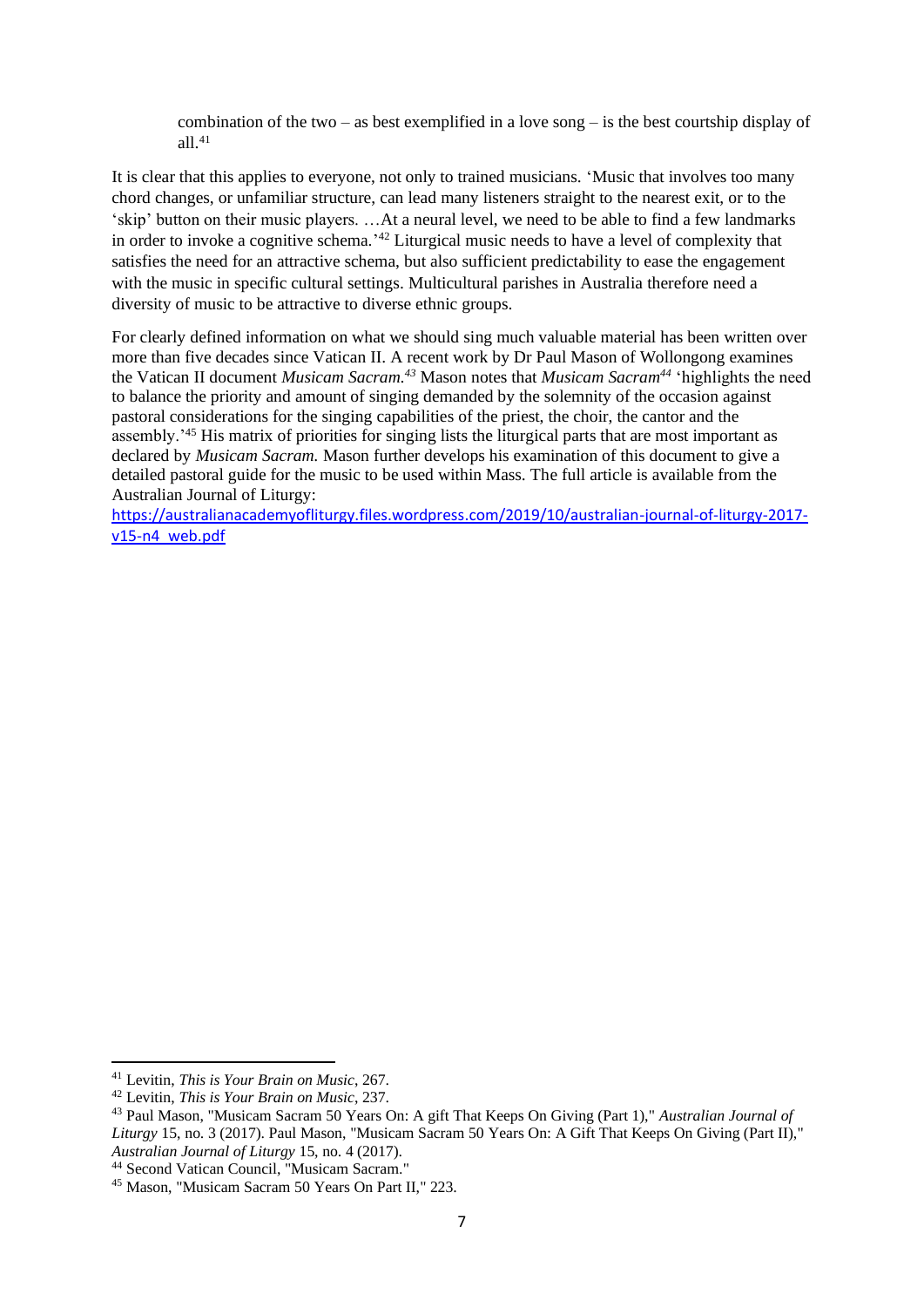| <b>Musicam Sacram Matrix of Priorities for Singing</b>                             |                                    |                                                                                      |                                                                                                                    |                                                                                                                                                                  |                          |
|------------------------------------------------------------------------------------|------------------------------------|--------------------------------------------------------------------------------------|--------------------------------------------------------------------------------------------------------------------|------------------------------------------------------------------------------------------------------------------------------------------------------------------|--------------------------|
| <b>Intrinsic musicality (MS 6)</b>                                                 |                                    | by their very nature require to be<br>sung                                           |                                                                                                                    | Recitative chant (Cantillation)                                                                                                                                  |                          |
| intrinsic importance (MS 7)                                                        |                                    | Greater                                                                              | Lesser                                                                                                             | Greater                                                                                                                                                          | Lesser                   |
| Diversity of forms (MS 16) &<br><b>Degrees of Participation</b><br>$(MS 28-36)$    |                                    | Star Rating Guide to Priority reflects the priority of diversity of forms.           |                                                                                                                    |                                                                                                                                                                  |                          |
| <b>First degree</b>                                                                |                                    | *****                                                                                | ★★★☆                                                                                                               | ★★                                                                                                                                                               | ☆                        |
| acclamations<br>and responses                                                      | entrance<br>rites                  |                                                                                      |                                                                                                                    | the greeting of<br>the priest and the<br>reply of the<br>people; the<br>prayer.                                                                                  |                          |
|                                                                                    | Liturgy of<br>the Word             | Alleluia                                                                             |                                                                                                                    | the acclamations<br>before and after<br>the Gospel                                                                                                               |                          |
|                                                                                    | Eucharistic<br>Liturgy             | the Sanctus; the<br>final doxology of<br>the Canon                                   | the Lord's<br>Prayer with its<br>introduction and<br>embolism                                                      | the prayer over<br>the offerings; the<br>preface with its<br>dialogue; the Pax<br>Domini; the<br>prayer after the<br>Communion; the<br>formulas of<br>dismissal. |                          |
| <b>Second degree</b>                                                               |                                    | ★★★★☆                                                                                | $\star\star\star$                                                                                                  | ★☆                                                                                                                                                               | $\overline{\phantom{a}}$ |
| prayers of litany<br>form and hymns                                                |                                    | Gloria (people<br>participating);<br>Agnus Dei. Kyrie                                | Gloria (choir<br>only)                                                                                             | Prayer of the<br>Faithful                                                                                                                                        | Creed                    |
| <b>Third degree</b>                                                                |                                    | ★★★★                                                                                 | ★★☆                                                                                                                | ★                                                                                                                                                                |                          |
| refrains or<br>repeated<br>responses,<br>antiphons and<br>psalms, and<br>canticles | Special<br>importance<br>$\ddot{}$ | Songs after the<br>Lesson or<br>Epistle (Gradual<br>or Responsorial<br>Psalm);       |                                                                                                                    |                                                                                                                                                                  |                          |
|                                                                                    |                                    | songs at the<br>Entrance and<br>Communion<br>procession<br>(people<br>participating) | Entrance (choir<br>only);<br>Communion<br>(choir only);<br>song at the<br>Offertory; song<br>at the end of<br>Mass | Readings of<br>Scripture                                                                                                                                         |                          |